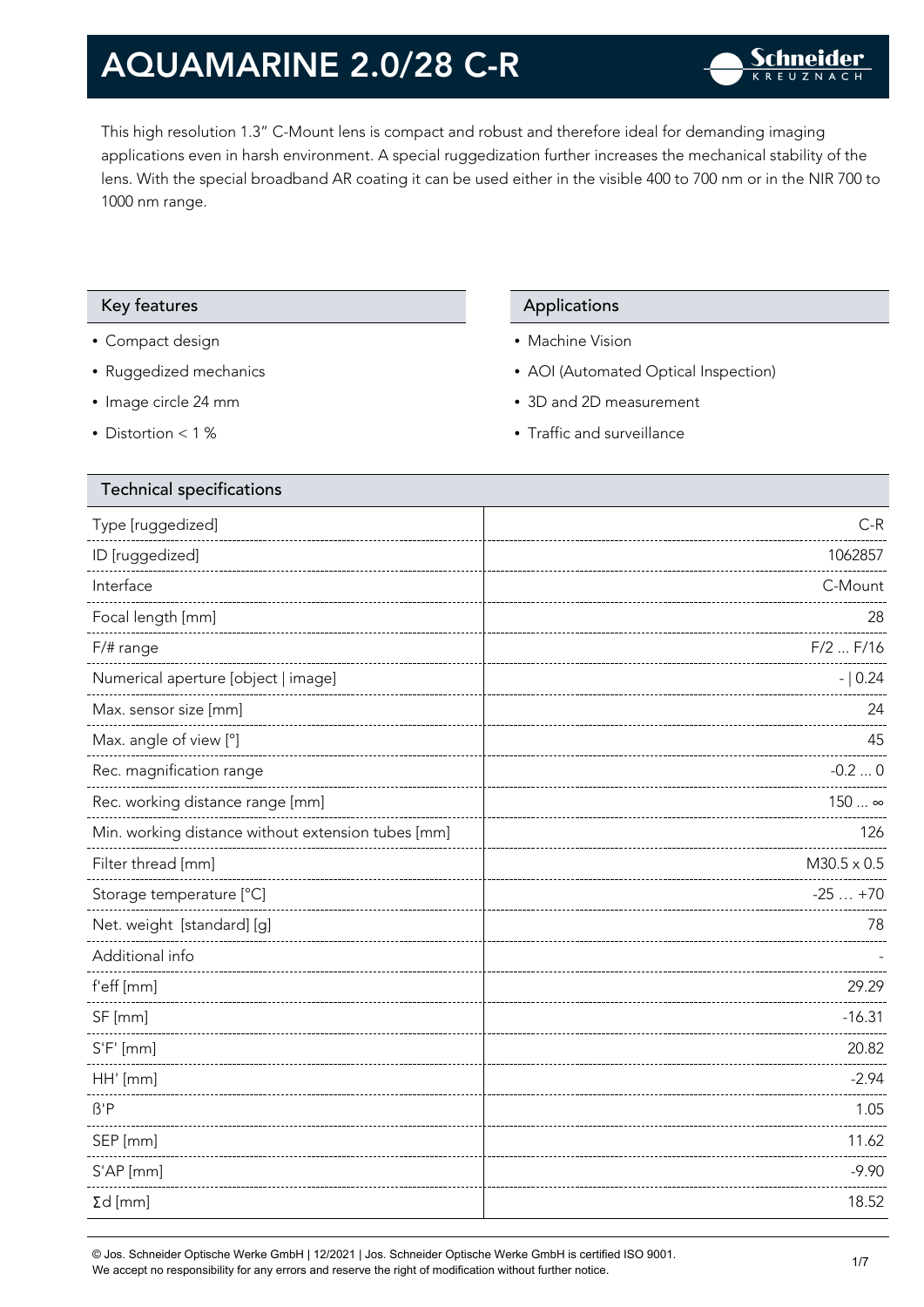

### MTF charts

| Spectrum name    | VIS |     |     |     |     |     |
|------------------|-----|-----|-----|-----|-----|-----|
| Wavelengths [nm] | 425 | 475 | 525 | 575 | 625 | 675 |
| Rel. weights [%] |     | 6   |     |     | 1 Q |     |









 $\overline{0}$ 











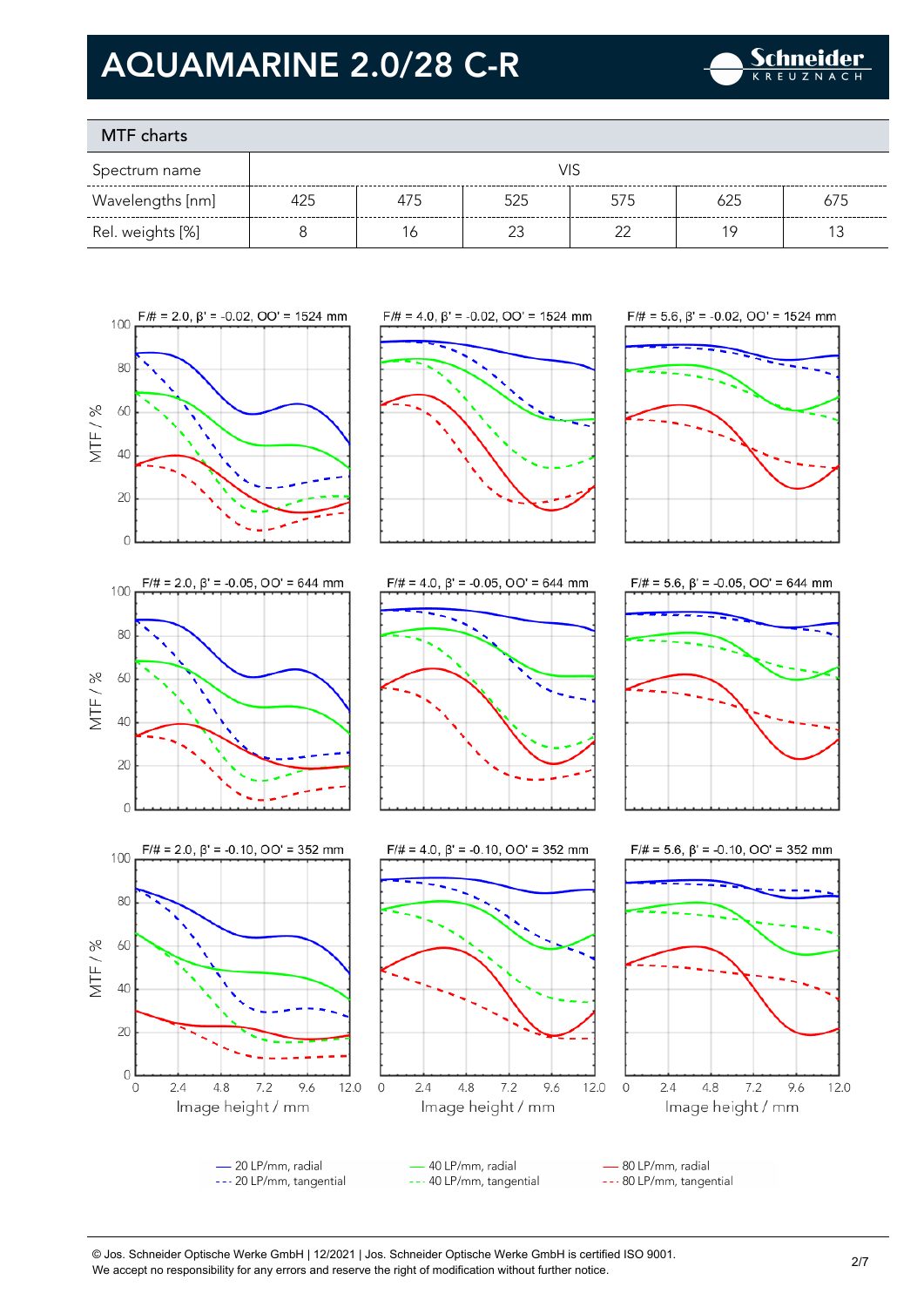

### Rel. illumination vs. image height



| $- -$                    | $F/\ddot{\pi} = 2.0, \ \ \beta = -0.02$ |  |
|--------------------------|-----------------------------------------|--|
| - -                      | $F/\ddot{\pi} = 2.8, \ \beta = -0.02$   |  |
| - -                      | $F/\ddot{\pi} = 5.6, \ \beta = -0.02$   |  |
| $\overline{\phantom{0}}$ | $F/\ddot{\pi} = 2.0, \ \ \beta = -0.05$ |  |
|                          | $F/\ddot{\pi} = 2.8, \ \ \beta = -0.05$ |  |
| $\overline{\phantom{0}}$ | $F/\ddot{\pi} = 5.6, \ \beta = -0.05$   |  |
|                          | $F/\ddot{=} = 2.0, \ \beta = -0.10$     |  |
|                          | $F/\ddot{}=2.8,~\beta$ = -0.10          |  |
|                          | $F/\ddot{=} = 5.6, \ \beta = -0.10$     |  |

#### Distortion vs. image height



#### Transmittance vs. wavelength



© Jos. Schneider Optische Werke GmbH | 12/2021 | Jos. Schneider Optische Werke GmbH is certified ISO 9001. We accept no responsibility for any errors and reserve the right of modification without further notice.<br>We accept no responsibility for any errors and reserve the right of modification without further notice.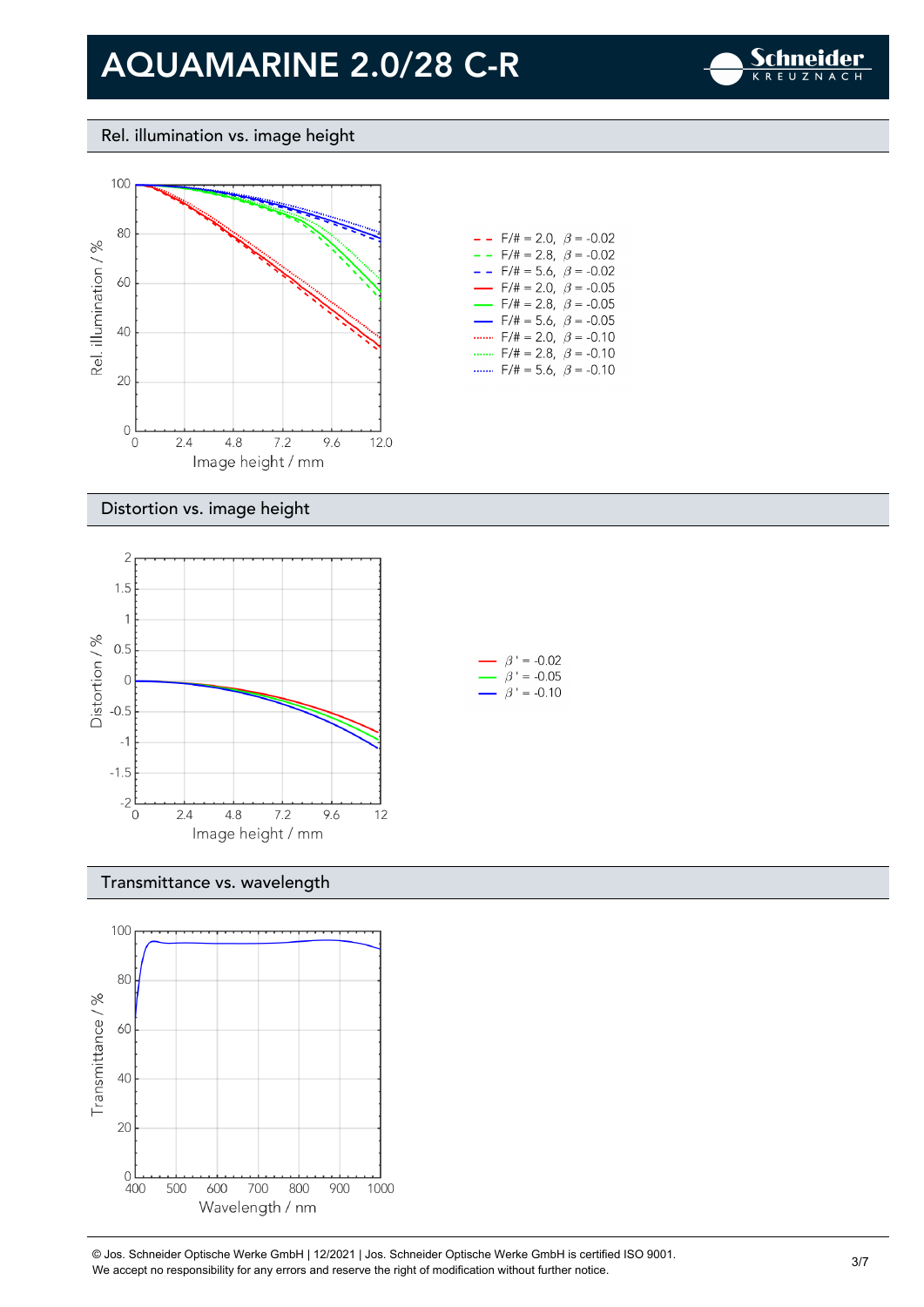

### Technical drawings

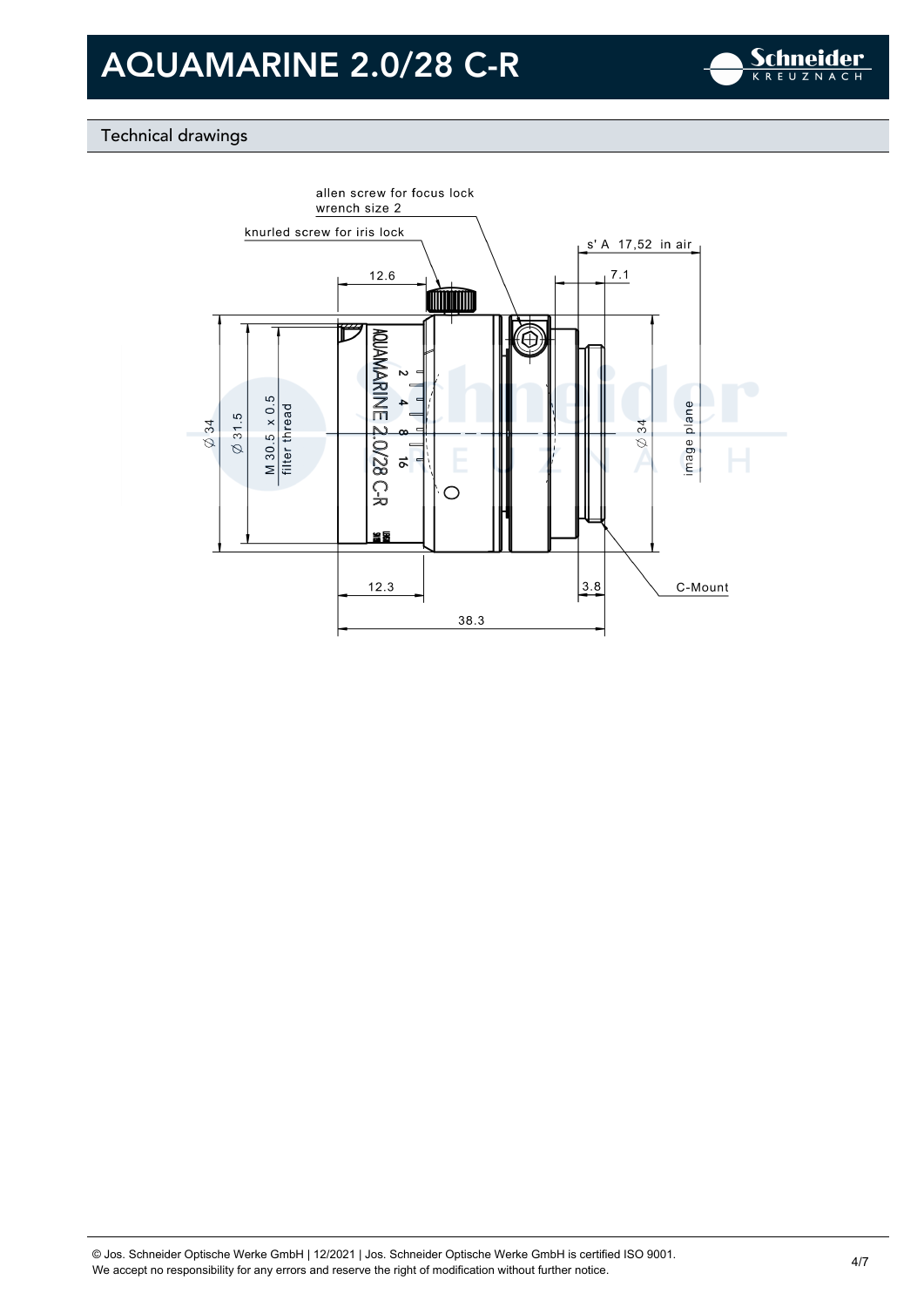

| Accessories    | Mount                    | Eff. length      |         |
|----------------|--------------------------|------------------|---------|
| Adapter        | CS-Mount                 | $5 \text{ mm}$   | 25081   |
|                | C-Mount / M42 $\times$ 1 | $5.5 \text{ mm}$ | 1075817 |
| Extension tube | C-Mount / C-Mount        | $5 \text{ mm}$   | 39316   |
|                | C-Mount / C-Mount        | $8 \text{ mm}$   | 39315   |
|                | C-Mount / C-Mount        | $10 \text{ mm}$  | 39312   |